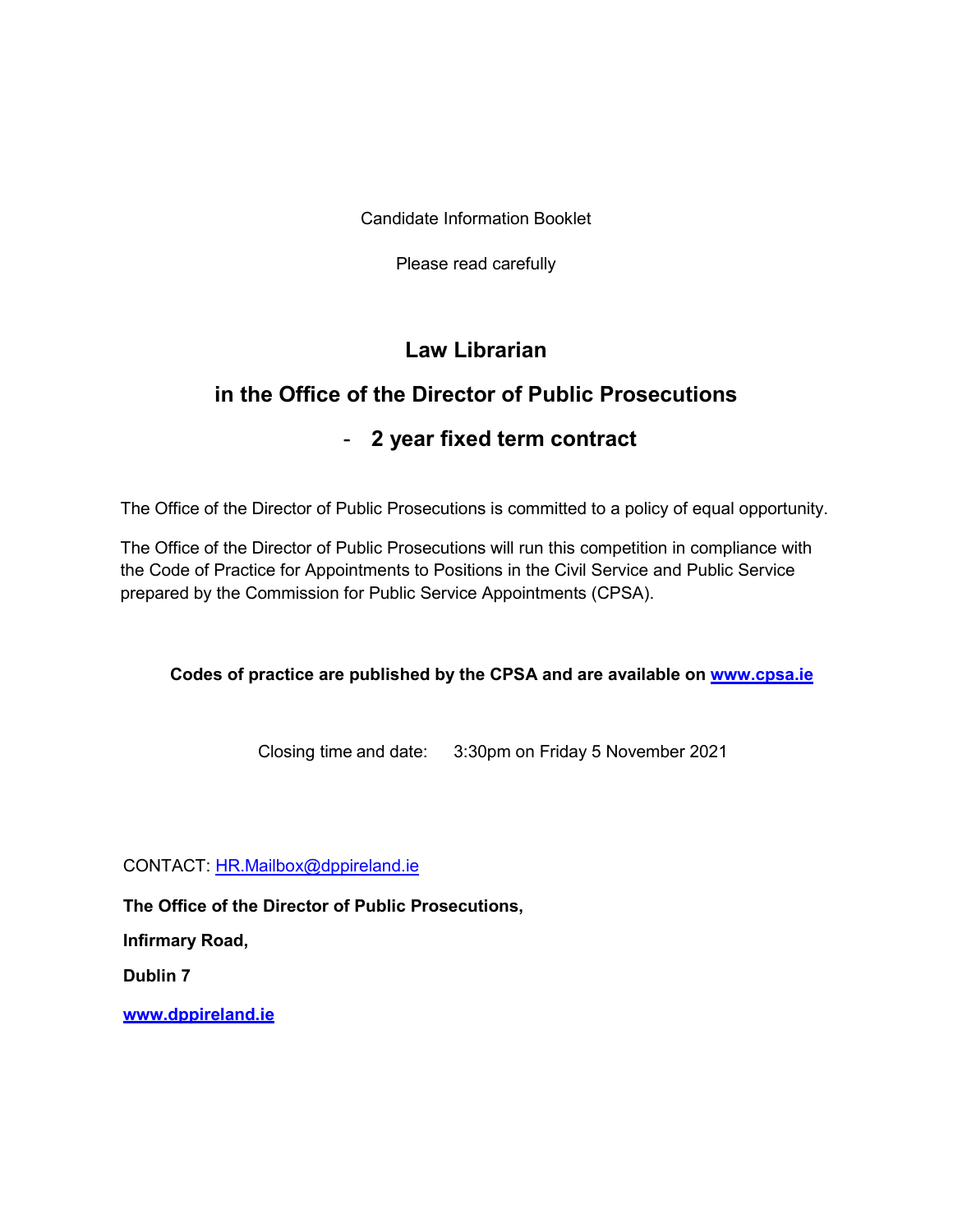# TABLE OF CONTENTS

# Page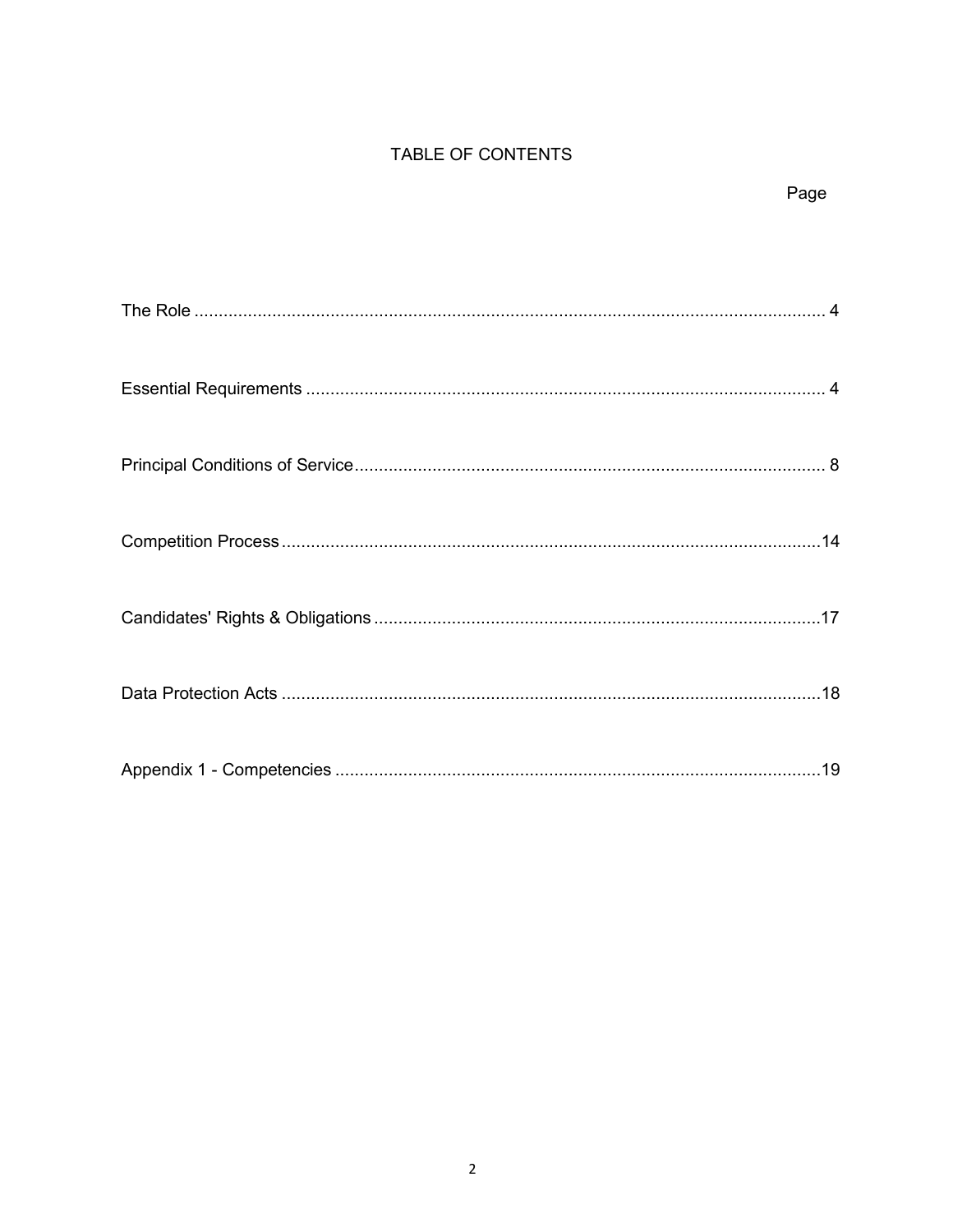# **Law Librarian in the Office of the Director of Public Prosecutions - 2 year fixed term contract**

#### **Overview of the Office of the Director of Public Prosecutions**

The fundamental function of the Director of Public Prosecutions is the direction and supervision of public prosecutions and related criminal matters. The majority of cases dealt with by the Office of the Director of Public Prosecutions are received from the Garda Síochána, the primary national investigating agency. However, some cases are also referred to the Office by specialised investigative agencies including the Revenue Commissioners, Government departments, the Health and Safety Authority, the Competition and Consumer Protection Commission, the Office of the Director of Corporate Enforcement, the Garda Síochána Ombudsman Commission, the Environmental Protection Agency and local authorities.

The Office of the Director of Public Prosecutions has four divisions:

**The Directing Division** determines, following an examination of an investigation file, whether there should be a prosecution or whether a prosecution commenced by the Garda Síochána should be maintained.

**The Solicitors Division**, headed by the Chief Prosecution Solicitor, provides a solicitor service to the Director in the preparation and presentation of cases in the Dublin District and Circuit Criminal Courts, the Central Criminal Court and Special Criminal Court, the Court of Appeal and the High and Supreme Courts.

**The Prosecution Support Services Division** incorporates the Victims Liaison Unit, the International Unit which deals with areas of international criminal law and the Prosecution Policy and Research Unit which delivers library and information services, knowledge management strategies and legal research services, along with supporting the development of legal policy.

**The Administration Division** is responsible for providing the organisational, infrastructural, administrative and information services required by theOffice and also provides support to the Directing, Prosecution Support Services and Solicitors Divisions.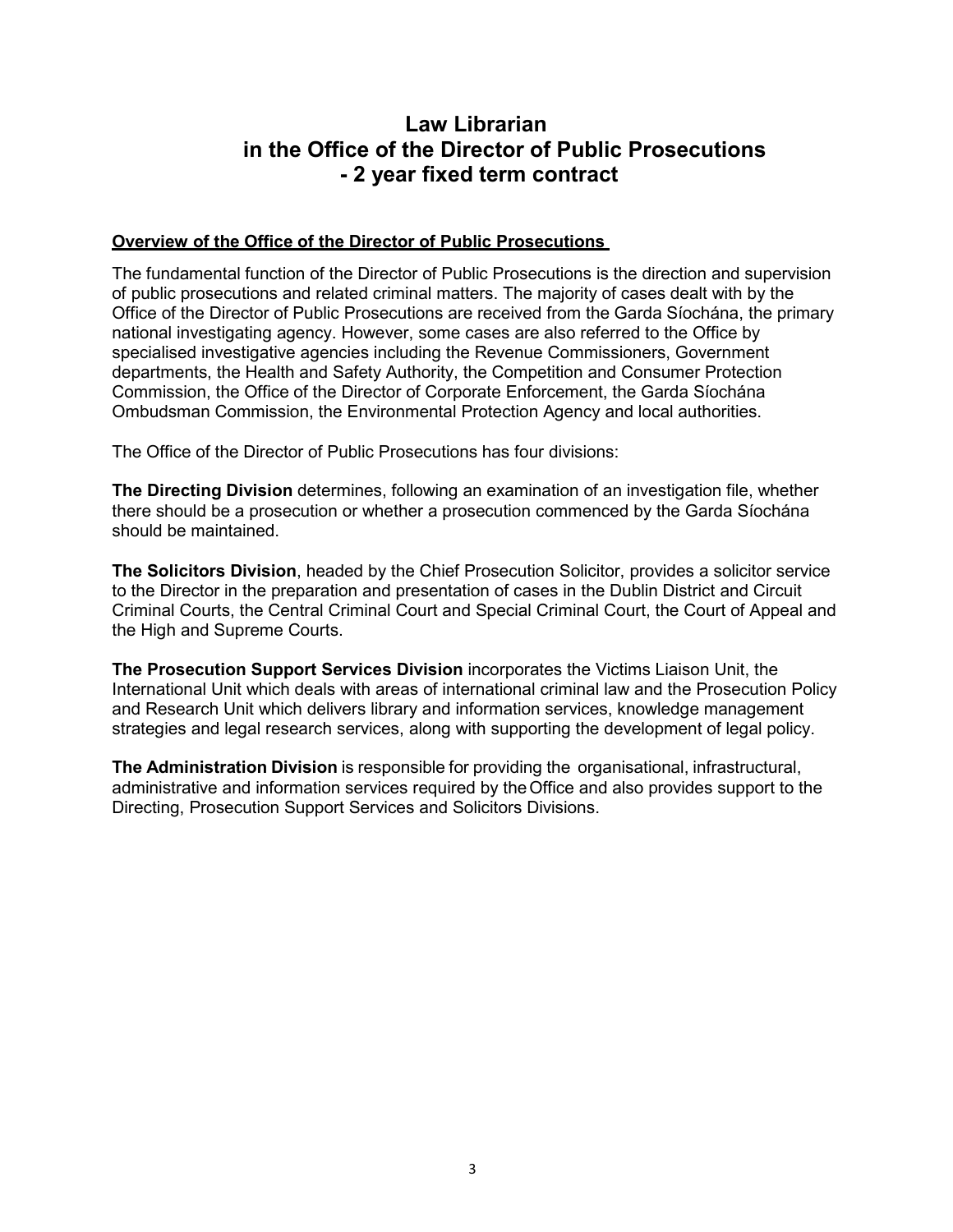# <span id="page-3-0"></span>**The Role**

The purpose of the Library in the Office of the DPP is to deliver an information service that is timely, effective and efficient which meets the information and know-how needs of the Office. Core services include the provision of print and electronic legal resources, supported by a Soutron library management system and a range of current awareness and know-how services. The Library also plays a key role supporting and participating in the implementation of the Office's Legal Knowledge Management Strategy, including assisting in the maintenance of the Office's SharePoint based legal knowledge management system and contributing to and supporting legal knowledge management initiatives.

In managing the provision of the Library and Information Service in the Office of the Director of Public Prosecutions, the key duties of the Law Librarian will include:

- Overall management of library and information services for the Office of the Director of Public Prosecutions.
- Responsibility for the management, development, supervision and training of library staff.
- Management of all library software systems including the Soutron based library catalogue, with responsibility for planning and executing projects relating to platform development and upgrades to the system. Experience of working with Soutron is desirable.
- Review and update collection development policy to reflect availability of resources in various formats and to cater for evolving user needs.
- Planning and implementing the annual budget and other financial reviews as required.
- Environmental scanning, media monitoring and monitoring legal developments of relevance to the work of Prosecutors.
- Contributing to the Office of the Director of Public Prosecutions internal current awareness services and publications.
- Assisting with the implementation of the Office of the Director of Public Prosecutions Legal Knowledge Management Strategy.
- Contributing to the development and maintenance of the Office of the Director of Public Prosecutions SharePoint based knowledge management system. Experience of working with SharePoint and Legal Search Connect is desirable.
- Managing the development and delivery of information skills training for legal staff.
- Maintaining and fostering professional links with other librarians working in the legal environment.
- Any other duties which may be assigned from time to time, as relevant to this post.

# <span id="page-3-1"></span>**Essential Requirements**

Candidates must, on or before 5 November 2021:

- **1.** Hold an honours primary degree (at least a Level 8 on the National Framework of Qualifications) **and**
- **2.** Hold a post-graduate qualification in Library and Information Studies **and**
- **3.** Have at least 2 years' post qualification experience working in a Library & Information Service environment.

Candidates must also demonstrate the key competencies for effective performance at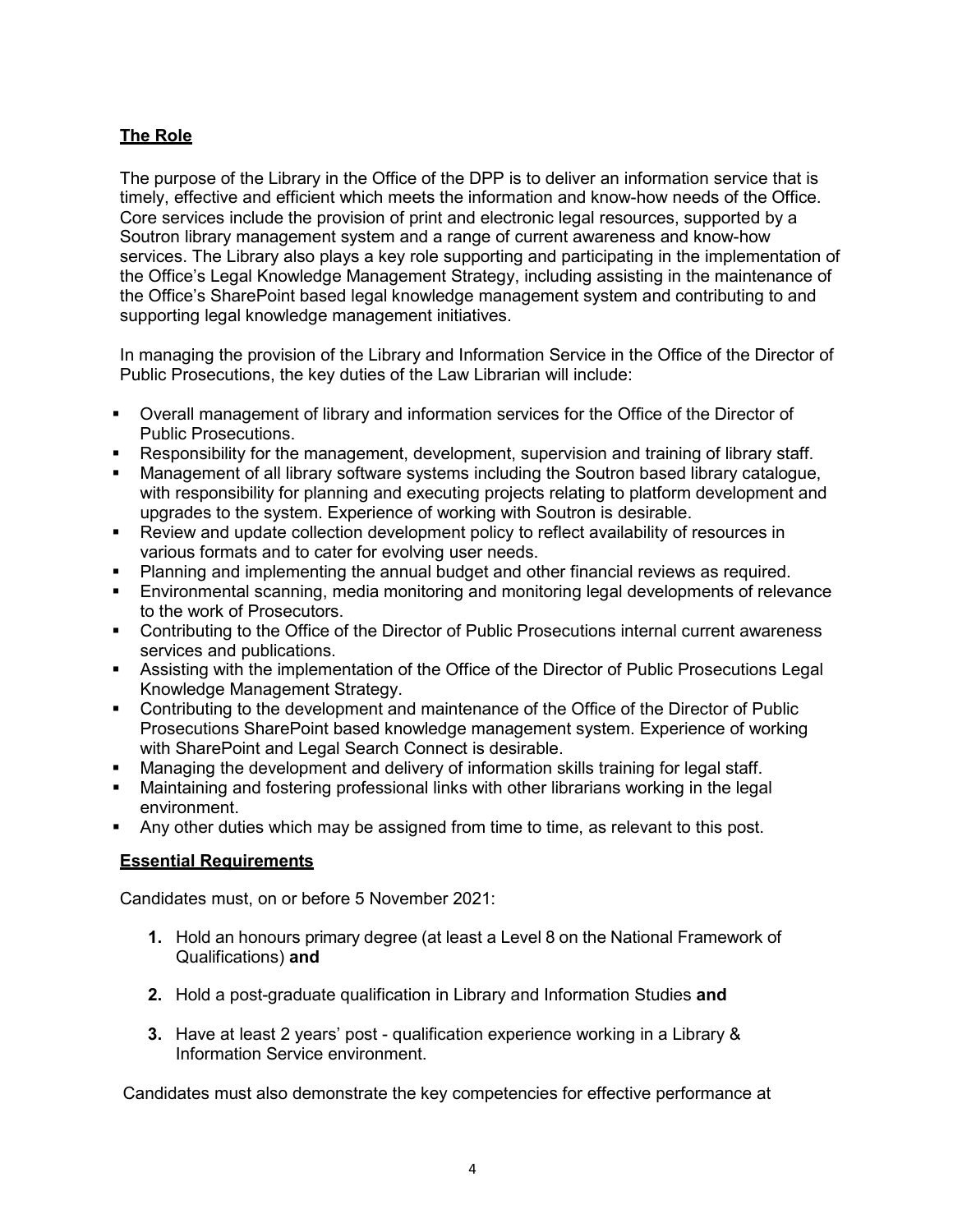this level which are detailed at Appendix 1.

## **Desirable Knowledge, Skills & Experience**

In addition, it will be an advantage to candidates to possess and be able to demonstrate:

- **1.** Experience of working in a legal library & information service environment.
- **2.** An understanding of the principles of Irish law, the Irish legal system and EU law.
- **3.** Experience of working with Soutron, SharePoint and Legal Search Connect.
- **4.** Strong information technology skills and experience of using a wide range of relevant legal information resources, databases and tools, as well as a demonstrable interest in emerging technologies.
- **5.** An understanding of current knowledge management practice in a legal environment.

Candidates should note that admission to the competition does not imply that they meet the eligibility criteria. Therefore, candidates should satisfy themselves that they meet the eligibility criteria for this competition.

# **Eligibility to Compete and Certain Restrictions on Eligibility**

## **Citizenship Requirements**

Eligible Candidates must be:

- (a) A citizen of the European Economic Area. The EEA consists of the Member States of the European Union, Iceland, Liechtenstein and Norway; or
- (b) A citizen of the United Kingdom (UK); or
- (c) A citizen of Switzerland pursuant to the agreement between the EU and Switzerland on the free movement of persons; or
- (d) A non-EEA citizen who is a spouse or child of an EEA or Swiss citizen and has a stamp 4 visa; or
- (e) A person awarded international protection under the International Protection Act 2015 or any family member entitled to remain in the State as a result of family reunification and has a stamp 4 visa or
- (f) A non-EEA citizen who is a parent of a dependent child who is a citizen of, and resident in, an EEA member state or Switzerland and has a stamp 4visa

To qualify candidates must meet one of the citizenship criteria above by the date of any job offer.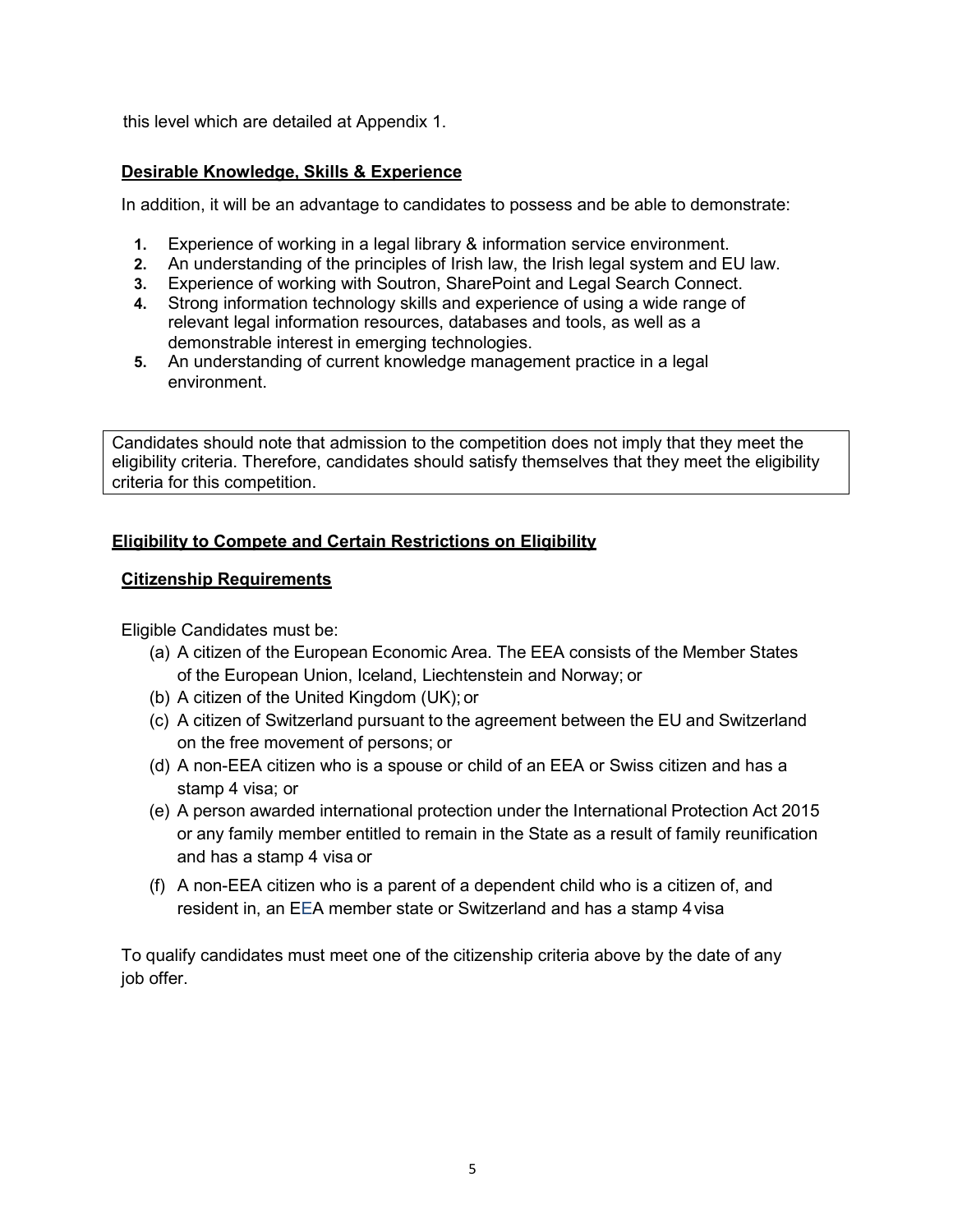# **Collective Agreement: Redundancy Payments to Public Servants**

The Department of Public Expenditure and Reform letter dated 28th June 2012 to Personnel Officers introduced, with effect from 1st June 2012, a Collective Agreement which had been reached between the Department of Public Expenditure and Reform and the Public Services Committee of the ICTU in relation to ex-gratia Redundancy Payments to Public Servants. It is a condition of the Collective Agreement that persons availing of the agreement will not be eligible for re-employment in the Public Service by any Public Service body (as defined by the Financial Emergency Measures in the Public Interest Acts 2009 – 2011) for a period of 2 years from termination of the employment. Thereafter the consent of the Minister for Public Expenditure and Reform will be required prior to reemployment. People who availed of this scheme and who may be successful in this competition will have to prove their eligibility (expiry of period of non-eligibility) and the Minister's consent will have to be secured prior to employment by any Public Service body.

## **Incentivised Scheme for Early Retirement (ISER)**

It is a condition of the Incentivised Scheme for Early Retirement (ISER) as set out in Department of Finance Circular 12/09 that retirees, under that Scheme, are not eligible to apply for another position in the same employment or the same sector. Therefore, such retirees may not apply for this position.

## **Department of Health and Children Circular (7/2010)**

The Department of Health Circular 7/2010 dated 1 November 2010 introduced a Targeted Voluntary Early Retirement (VER) Scheme and Voluntary Redundancy Schemes (VRS). It is a condition of the VER scheme that persons availing of the scheme will not be eligible for reemployment in the public health sector or in the wider Public Service or in a body wholly or mainly funded from public moneys. The same prohibition on re-employment applies under the VRS, except that the prohibition is for a period of 7 years, after which time any re-employment will require the approval of the Minister for Public Expenditure and Reform. People who availed of either of these schemes are not eligible to compete in this competition*.*

# **Department of Environment, Community & Local Government (Circular Letter LG(P) 06/2013)**

The Department of Environment, Community & Local Government Circular Letter LG(P) 06/2013 introduced a Voluntary Redundancy Scheme for Local Authorities. In accordance with the terms of the *Collective Agreement: Redundancy Payments to Public Servants* dated 28 June 2012 as detailed above, it is a specific condition of that VER Scheme that persons will not be eligible for re-employment in any Public Service body [as defined by the Financial Emergency Measures in the Public Interest Acts 2009 – 2011 and the Public Service Pensions (Single Scheme and Other Provisions) Act 2012] for a period of 2 years from their date of departure under this Scheme. Thereafter, the consent of the Minister for Public Expenditure and Reform will be required prior to re-employment.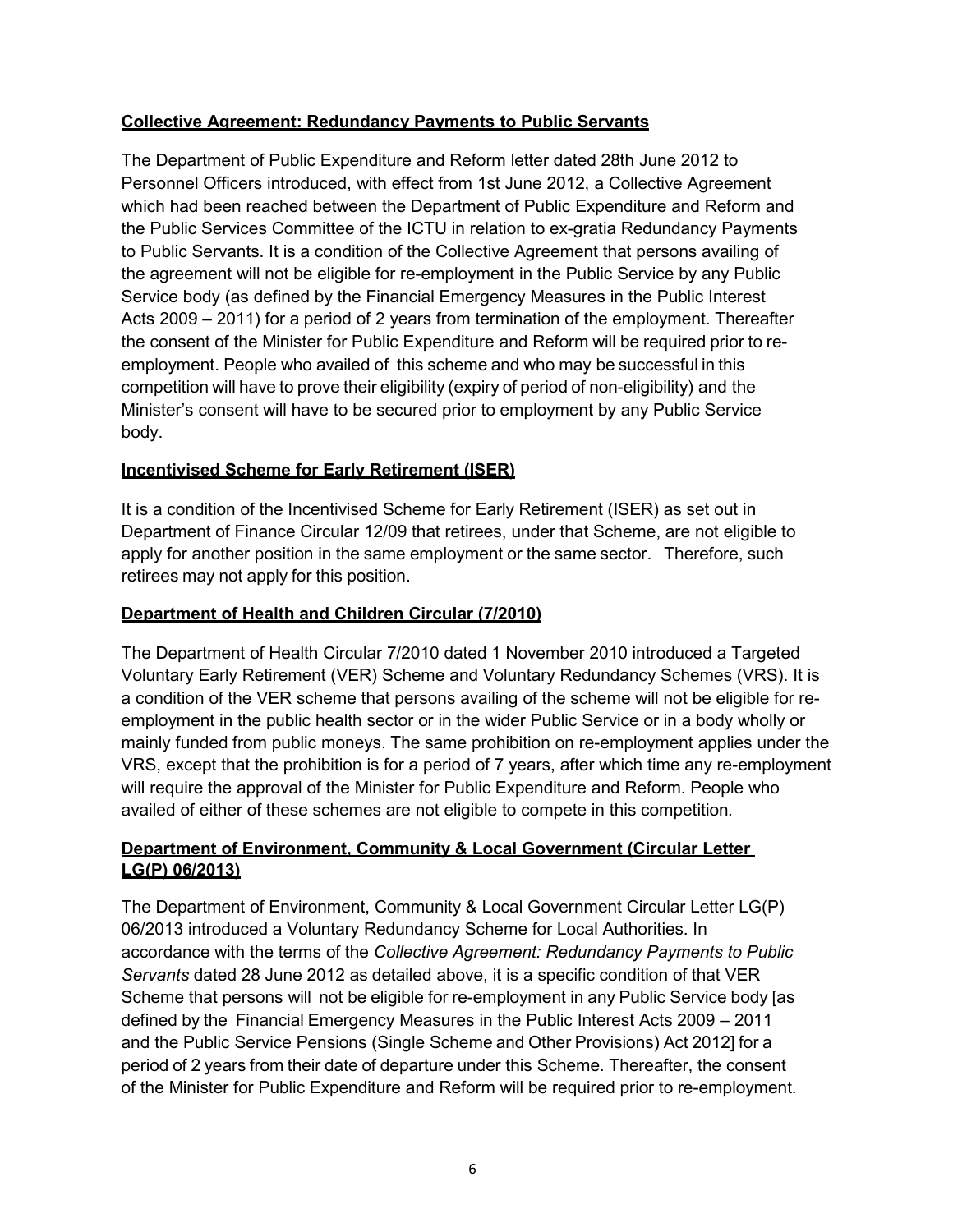These conditions also apply in the case of engagement/employment on a contract for service basis (either as a contractor or as an employee of a contractor).

## **Declaration**

Applicants will be required to declare whether they have previously availed of a Public Service scheme of incentivised early retirement. Applicants will also be required to declare any entitlements to a Public Service pension benefit (in payment or preserved) from any other Public Service employment and/or where they have received a payment-in-lieu in respect of service in any Public Service employment.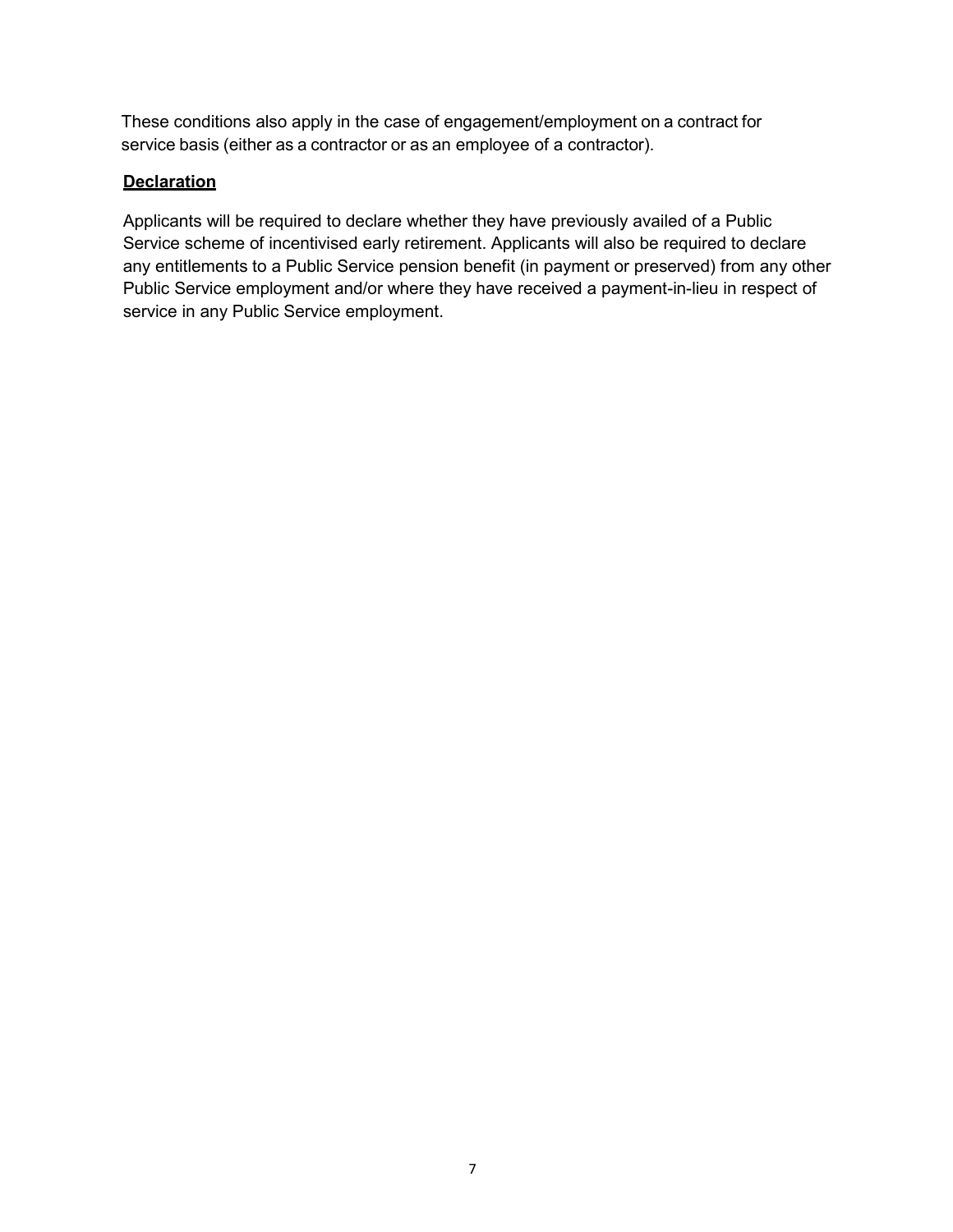#### **Principal Conditions of Service Law Librarian - 2 year fixed term contract**

# <span id="page-7-0"></span>**General**

The appointment is subject to the Civil Service Regulations Acts 1956 to 2005, the Public Service Management (Recruitment and Appointments) Act 2004 and any other Act for the time being in force relating to the Civil Service.

# **Pay**

The salary for the position with effect from  $1<sup>st</sup>$  October 2020 is as follows;

PPC (Personal Pension Contribution) Pay Scale

| €35,274 | €38,383 | €41,502 | €44,622 | €47.743 | €49,670 |
|---------|---------|---------|---------|---------|---------|
| €51.592 | €53,526 | €55,447 | €57,374 | €59,302 | €61,224 |
| €63,159 | €65,302 | €67.440 |         |         |         |
| NMAX    | LSI1    | LSI2    |         |         |         |

This rate will apply where the appointee is an existing civil or public servant appointed on or after 6<sup>th</sup> April 1995 and is required to make a personal pension contribution.

A different rate will apply where the appointee is a civil or public servant recruited before  $6<sup>th</sup>$ April 1995 and who **is not required** to make a Personal Pension Contribution.

Long service increments may be payable after 3(LSI1) and 6(LSI2) years satisfactory service at the maximum of the scale.

# **Important Note**

Entry will be at the minimum of the scale and the rate of remuneration will not be subject to negotiation and may be adjusted from time to time in line with Government pay policy. Different terms and conditions may apply if you are a currently serving civil or public servant. Subject to satisfactory performance increments may be payable in line will current Government Policy.

You will agree that any overpayment of salary, allowances, or expenses will be repaid by you in accordance with Circular 07/2018: Recovery of Salary, Allowances, and Expenses Overpayments made to Staff Members/Former Staff Members/Pensioners.

## **Tenure and Probation**

The appointment may be to a permanent or temporary position on a probationary contract in the Civil Service.

The probationary contract will be for a period of one year from the date specified on the contract. Notwithstanding this paragraph and the paragraph immediately following below, this will not preclude an extension of the probationary contract in appropriate circumstances.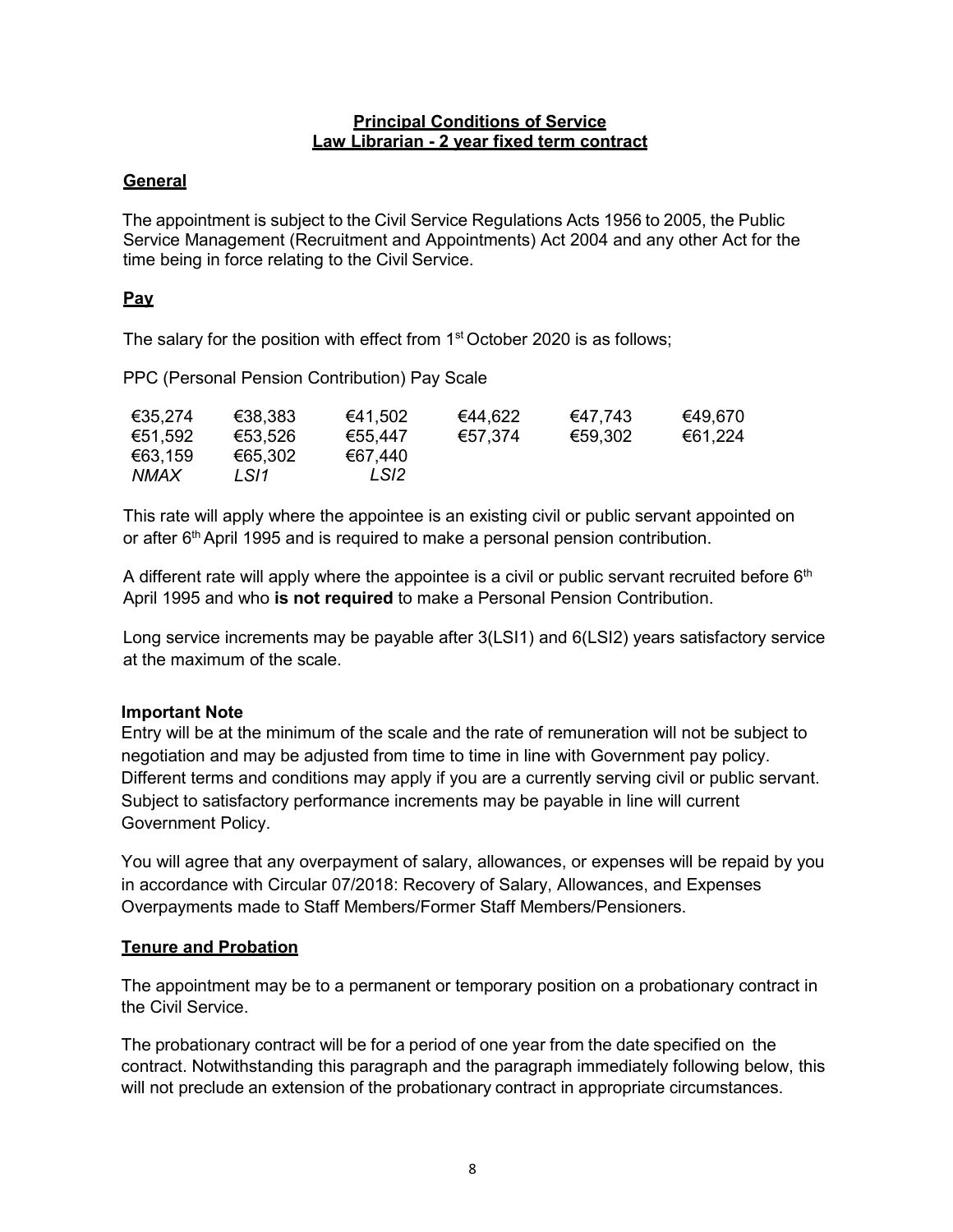During the period of your probationary contract, your performance will be subject to review by your supervisor(s) to determine whether you:

- (i) Have performed in a satisfactorymanner,
- (ii) Have been satisfactory in general conduct, and
- (iii) Are suitable from the point of view of health with particular regard to sick leave.

Prior to the completion of the probationary contract a decision will be made as to whether or not you will be retained pursuant to *Section 5A (2) Civil Service Regulation Acts 1956 – 2005*. This decision will be based on your performance assessed against the criteria set out in (i) to (iii) above. The detail of the probationary process will be explained to you by the Office of the Director of Public Prosecutions and you will be given a copy of the Department of Public Expenditure and Reform's guidelines on probation.

Notwithstanding the preceding paragraphs in this section, the probationary contract may be terminated at any time prior to the expiry of the term of the contract by either side in accordance with the Minimum Notice and Terms of Employment Acts, 1973 to 2005.

In certain circumstances your contract may be extended and your probation period suspended. The extension must be agreed by both parties.

- **The probationary period stands suspended when an employee is absent due to** Maternity or Adoptive Leave
- In relation to an employee absent on Parental Leave or Carer's Leave, theemployee may require probation to be suspended if the absence is not considered to be consistent with the continuation of the probation
- Probation may be suspended in cases such as absence due to a non-recurring illness

The employee may, in these circumstances, make an application to the employer for an extension to the contract period.

All appointees will serve a one-year probationary period. If an appointee who fails to satisfy the conditions of probation has been a serving civil servant immediately prior to their appointment from this competition, the issue of reversion will normally arise. In the event of reversion, an officer will return to a vacancy in their former grade in their former Department.

## **Unfair Dismissals Acts 1977-2005**

The Unfair Dismissals Acts 1977-2005 will not apply to the termination of the employment by reason only of the expiry of the fixed term contract without it being renewed.

## **Duties**

The officer will be required to perform any duties appropriate to the position which may be assigned from time to time. The officer may not engage in private practice or be connected with any outside business which would interfere with the performance of official duties or conflict in any way with the position to which the candidate is appointed.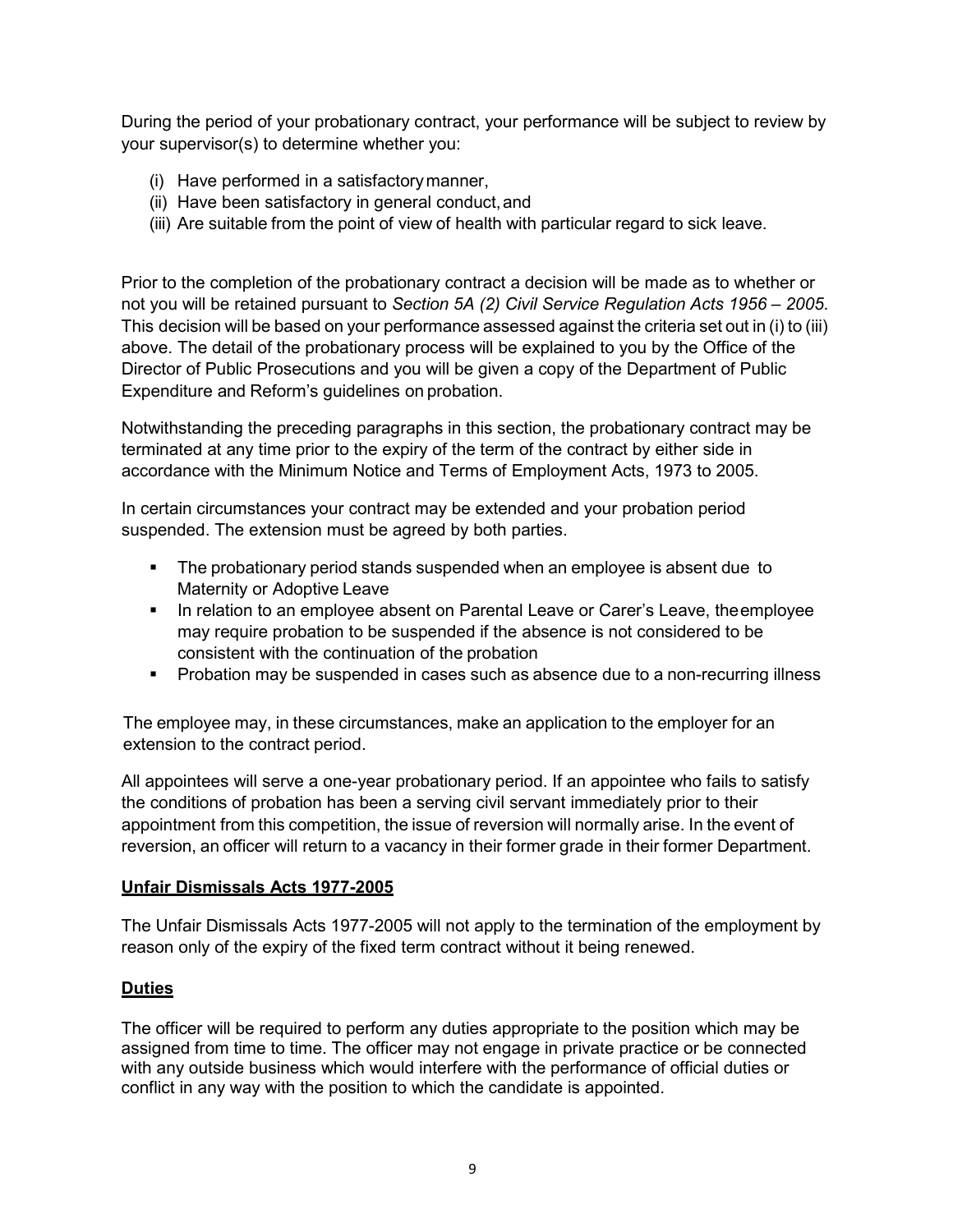## **Location**

The Office is in Dublin. When absent from home and headquarters on official duty the appointee will be paid appropriate travelling expenses and subsistence allowances, subject to normal civil service regulations.

## **Hours of Attendance**

Hours of attendance will be fixed from time to time but will amount to not less than 43 hours and 15 minutes' gross per week. The successful candidate will be required to work such additional hours from time to time as may be reasonable and necessary for the proper performance of his/her duties subject to the limits set down in the working time regulations. The rate of remuneration payable covers any extra attendance liability that may arise from time to time.

## **Annual Leave**

The annual leave allowance will be 25 working days, rising to 29 days after 5 years' service and to 30 days after 10 years' service. This allowance, which is subject to the usual conditions regarding the granting of annual leave, is on the basis of a five-day week and is exclusive of the usual public holidays.

#### **Sick Leave**

Pay during properly certified sick absence, provided there is no evidence of permanent disability for service, will apply on a pro-rata basis, in accordance with the Public Service Management (Sick Leave) Regulations (SI 124 of 2014), the Public Service Management (Sick Leave) (Amendment) Regulations 2015 (SI 384 of 2015) and any relevant circular.

Officers who will be paying Class A rate of PRSI will be required to sign a mandate authorising the Department of Social Protection to pay any benefits due under the Social Welfare Acts directly to the Office of the Director of Public Prosecutions. Payment during illness will be subject to the officer making the necessary claims for social insurance benefit to the Department of Social Protection within the required time limits.

## **Secrecy, Confidentiality and Standards of Behaviour**

## **Official Secrecy and Integrity**

During the term of the probationary contract, an officer will be subject to the provisions of the Official Secrets Act, 1963, as amended by the Freedom of Information Acts 1997 and 2003. The officer will agree not to disclose to third parties any confidential information either during or subsequent to the period of employment.

## **Civil Service Code of Standards and Behaviour**

The officer will be subject to the Civil Service Code of Standards and Behaviour.

#### **Ethics in Public Office Acts**

The Ethics in Public Office Acts will apply, where appropriate, to this employment.

#### **Prior Approval of Publications**

An officer will agree not to publish material related to his or her official duties without prior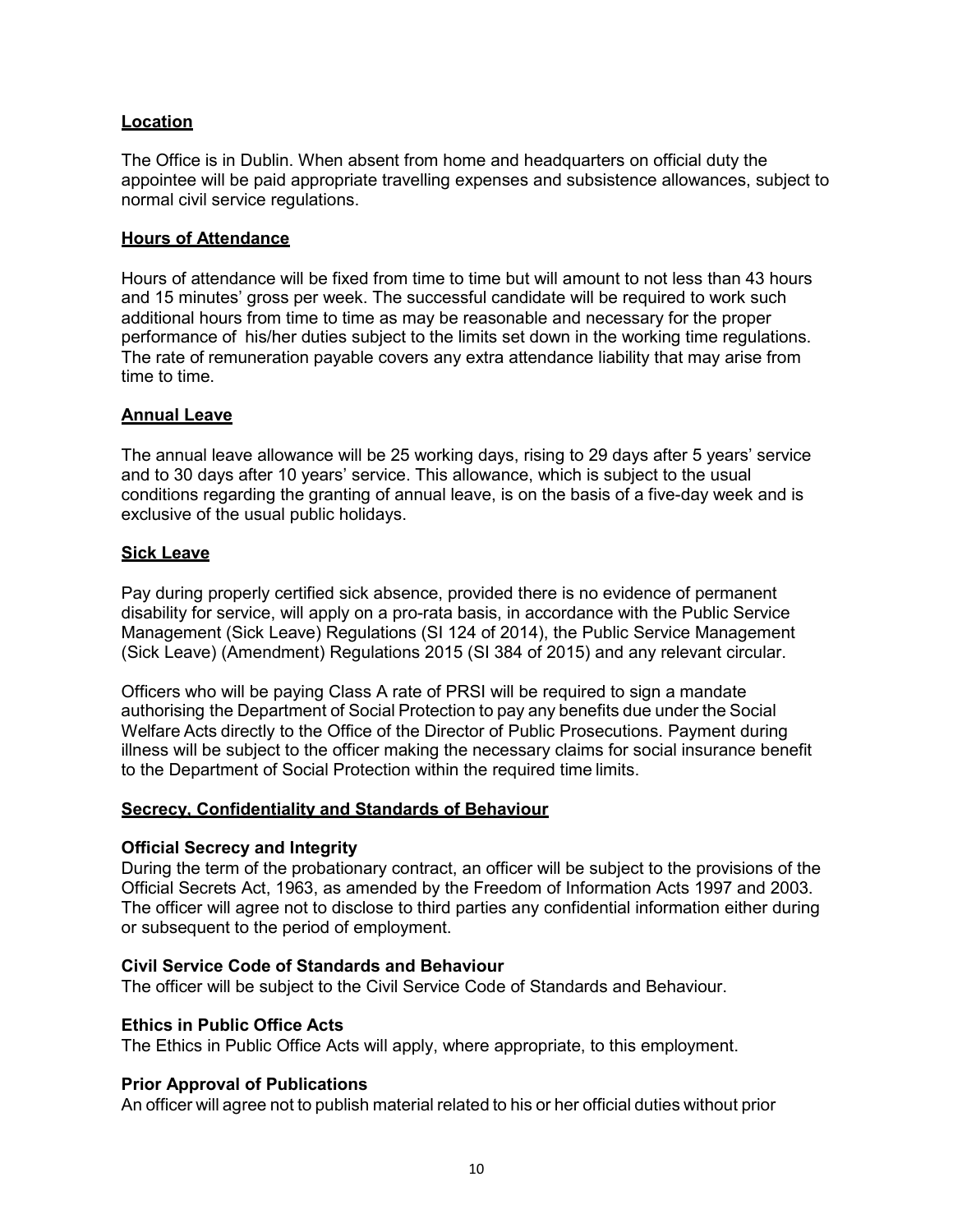approval by the Head of Office/Department.

## **Political Activity**

During the term of employment, the officer will be subject to the rules governing civil servants and politics.

## **Superannuation and Retirement**

The successful candidate will be offered the appropriate superannuation terms and conditions as prevailing in the Civil Service at the time of being offered an appointment. In general, an appointee who has never worked in the Public Service will be offered appointment based on membership of the Single Public Service Pension Scheme ("Single Scheme"). Full details of the Scheme are at [www.singlepensionscheme.gov.ie](http://www.singlepensionscheme.gov.ie/)

Where the appointee has worked in a pensionable (non-Single Scheme terms) public service job in the 26 weeks prior to appointment or is currently on a career break or special leave with/without pay different terms may apply. The pension entitlement of such appointees will be established in the context of their public service employmenthistory.

Key provisions attaching to membership of the Single Scheme are as follows:

- Pensionable Age: The minimum age at which pension is payable is the same as the age of eligibility for the State Pension, currently66.
- Retirement Age: Scheme members must retire on reaching the age of 70.
- **Career average earnings are used to calculate benefits (a pension and lump sum** amount accrue each year and are up-rated each year by reference toCPI).
- **Post retirement pension increases are linked to CPI**

## **Pension Abatement**

If the appointee has previously been employed in the Civil or Public Service and is in receipt of a pension from the Civil or Public Service or where a Civil/Public Service pension comes into payment during his/her re-employment that pension **will be subject to abatement** in accordance with Section 52 of the Public Service Pensions (Single Scheme and Other Provisions) Act 2012. **Please note: In applying for this position you are acknowledging that you understand that the abatement provisions, where relevant, will apply. It is not envisaged that the employing Department/Office will support an application for an abatement waiver in respect of appointments to thisposition.**

However, if the appointee was previously employed in the Civil or Public Service and awarded a pension under voluntary early retirement arrangements (other than the Incentivised Scheme of Early Retirement (ISER), the Department of Health Circular 7/2010 VER/VRS or the Department of Environment, Community & Local Government Circular letter LG(P) 06/2013, any of which renders a person ineligible for the competition) the entitlement to that pension will cease with effect from the date of reappointment. Special arrangements may, however be made for the reckoning of previous service given by the appointee for the purpose of any future superannuation award for which the appointee may be eligible.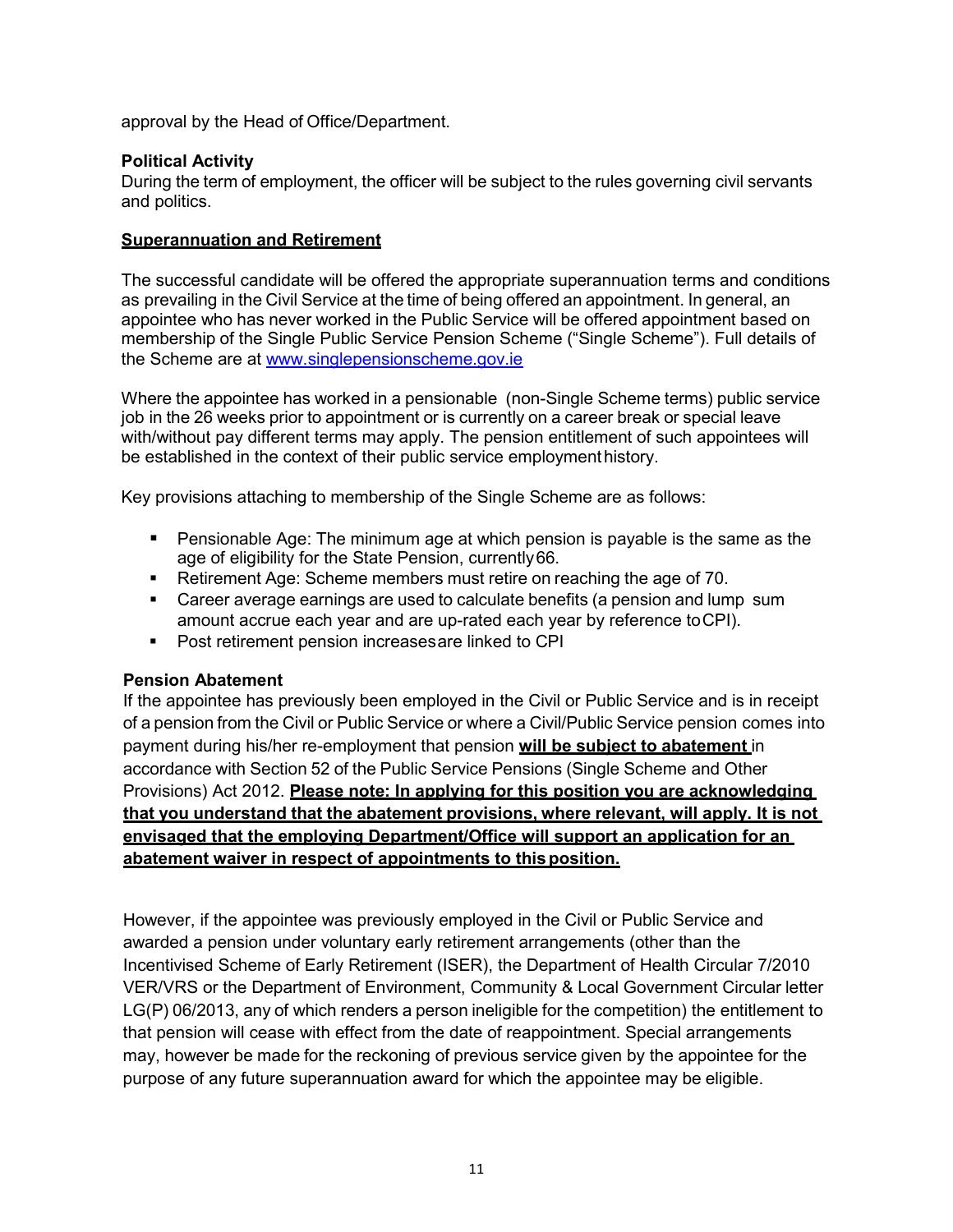## **Department of Education and Skills Early Retirement Scheme for Teachers Circular 102/2007**

The Department of Education and Skills introduced an Early Retirement Scheme for Teachers. It is a condition of the Early Retirement Scheme that with the exception of the situations set out in paragraphs 10.2 and 10.3 of the relevant circular documentation, and with those exceptions only, if a teacher accepts early retirement under Strands 1, 2 or 3 of this scheme and is subsequently employed in any capacity in any area of the public sector, payment of pension to that person under the scheme will immediately cease. Pension payments will, however, be resumed on the ceasing of such employment or on the person's 60th birthday, whichever is the later, but on resumption, the pension will be based on the person's actual reckonable service as a teacher (i.e. the added years previously granted will not be taken into account in the calculation of the pension payment).

## **Ill-Health-Retirement**

Please note any person who previously retired on ill health grounds under the terms of a superannuation scheme are required to declare, at the initial application phase, that they are in receipt of such a pension to the organisation administering the recruitment competition.

Applicants will be required to attend the CMO's office to assess their ability to provide regular and effective service taking account of the condition which qualified them for IHR.

## *Appointment post Ill-health retirement from Civil Service*

If successful in their application through the competition, the applicant should to be aware of the following:

- 1. If deemed fit to provide regular and effective service and assigned to a post, their civil service ill-health pension ceases.
- 2. If the applicant subsequently fails to complete probation or decides to leave their assigned post, there can be no reversion to the civil service IHR status, nor reinstatement of the civil service IHR pension, that existed prior to the application nor is there an entitlement to same.
- 3. The applicant will become a member of the Single Public Service Pension Scheme (SPSPS) upon appointment if they have had a break in pensionable public/civil service of more than 26 weeks.

Please note more detailed information in relation to pension implications for those in receipt of a civil or public service ill-health pension is available via [this](https://hr.per.gov.ie/wp-content/uploads/2020/06/Ill-Health-Retirement-linked-document.pdf) link or upon request to the Office of the Director of Public Prosecutions.

## **Pension Accrual**

A 40-year limit on total service that can be counted towards pension where a person has been a member of more than one pre-existing public service pension scheme (i.e. non-Single Scheme) as per the 2012 Act shall apply. This 40-year limit is provided for in the Public Service Pensions (Single Scheme and Other Provisions) Act 2012. This may have implications for any appointee who has acquired pension rights in a previous public service employment.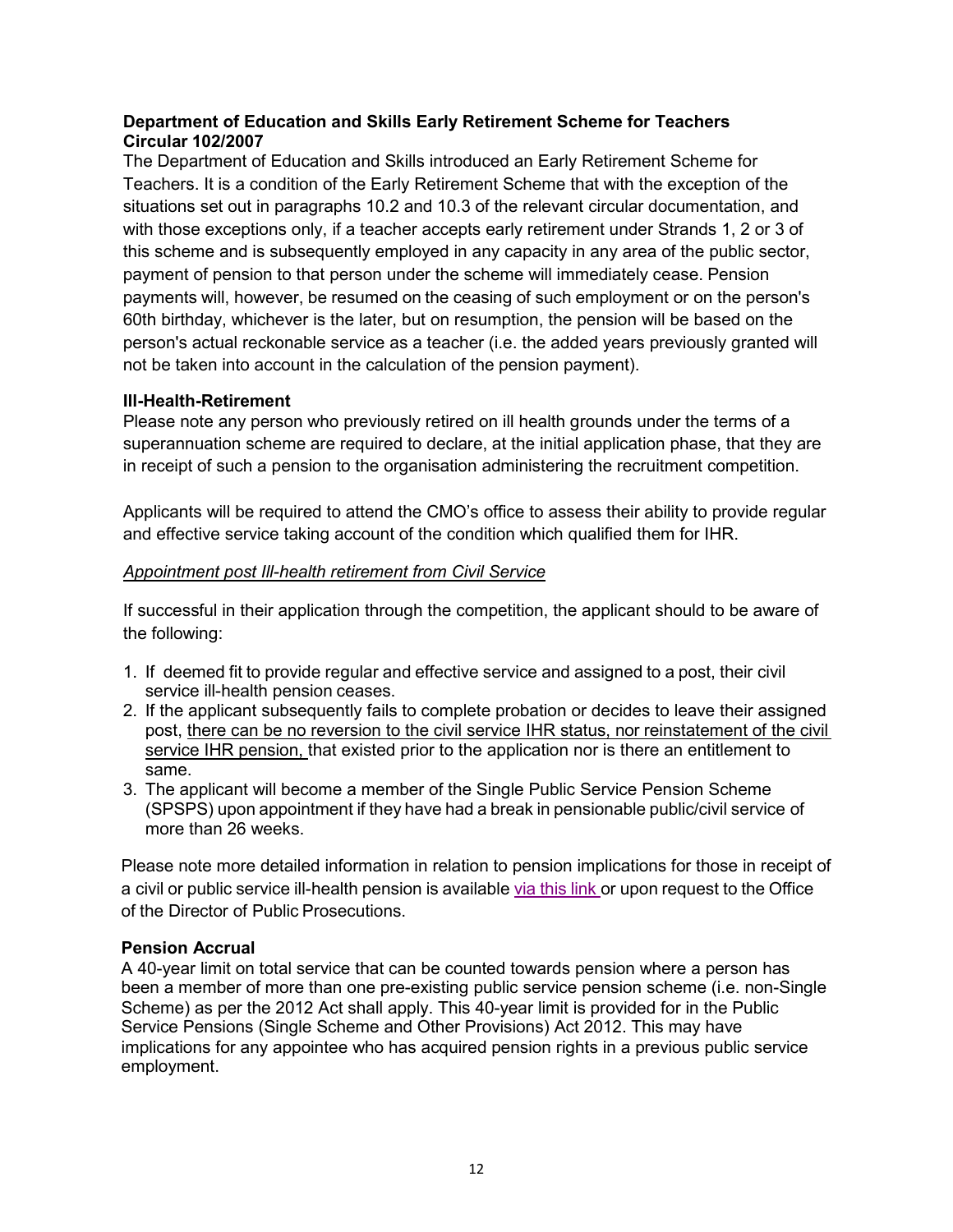## **Additional Superannuation Contribution**

This appointment is subject to the Additional Superannuation Contribution (ASC) in accordance with the Public Service Pay and Pensions Act 2017. **Note:** ASC deductions are in addition to any pension contributions (main scheme and spouses' and children's contributions) required under the rules of your pension scheme.

For further information in relation to the Single Public Service Pension Scheme please see the following website: [www.singlepensionscheme.gov.ie](http://www.singlepensionscheme.gov.ie/)

#### **Please note**

As an Employer of Choice the Civil Service has many flexible and family friendly working policies including some opportunities for remote working. Please note, successful candidates may request flexible working opportunities, however, this is at the discretion of the employer and decided in line with the business needs of the organisation, and on a case by case basis.

**The above represents the principal conditions of service and is not intended to be the comprehensive list of all terms and conditions of employment which will be set out in the employment contract to be agreed with the successful candidate.**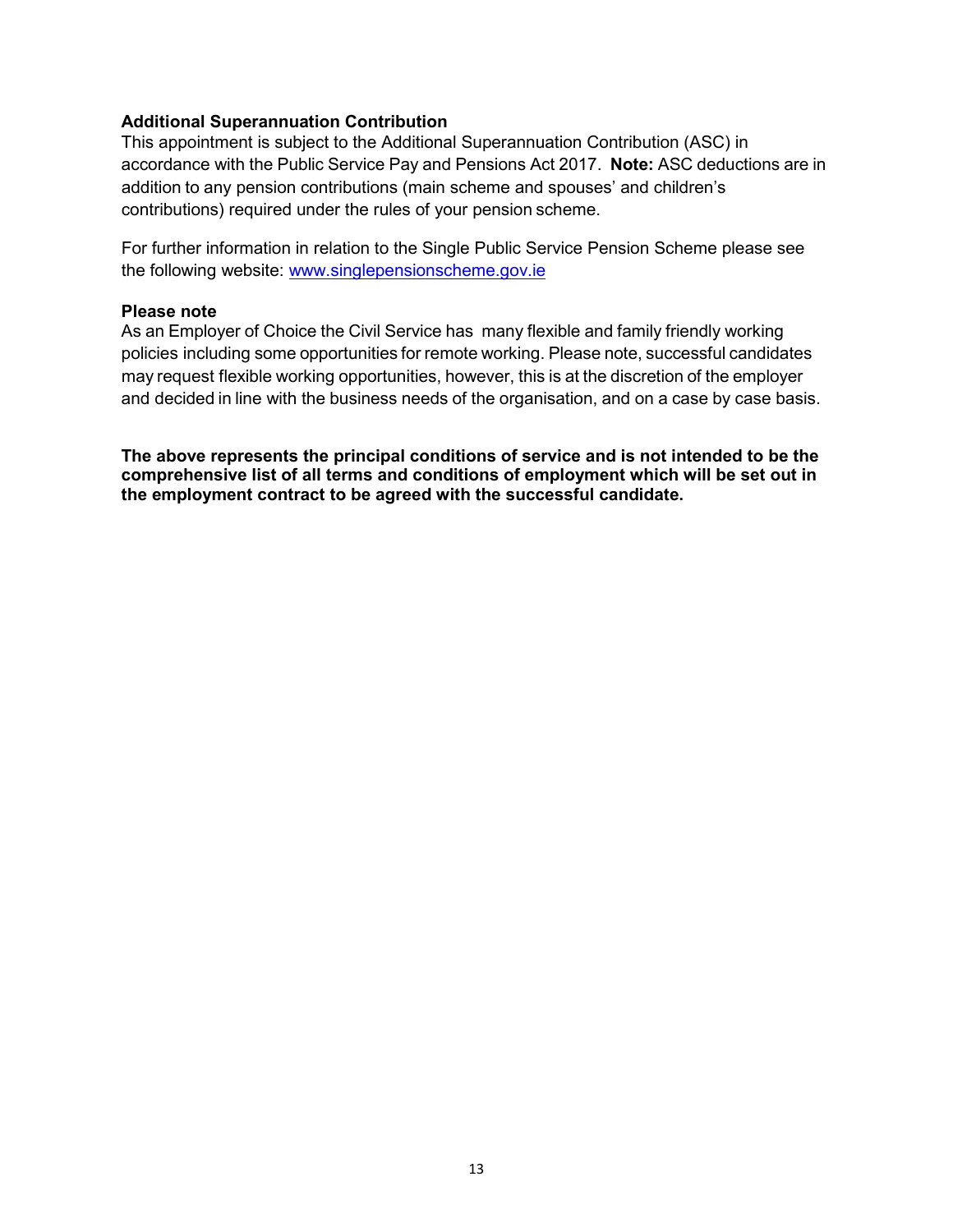## **Competition Process**

## <span id="page-13-0"></span>**How to Apply**

Applications should be made **by e-mail** to **HR.Mailbox@dppireland.ie** All sections of the form must be fully completed.

**Applications will not be accepted after the closing date.** 

## **Closing Date**

**Your application must be submitted by e-mail to [HR.Mailbox@dppireland.ie](mailto:HR.Mailbox@dppireland.ie)** not later than **3:30 pm, 5 of November 2021.** If you do not receive an acknowledgement of receipt of your application within 24 hours of applying, please contact**:** the HR & Training Unit at 087 7196113, 087 2275029, 087 3332209. **The interviews for these posts are likely to be held in November / December 2021.**

The onus is on each applicant to ensure that she/he is in receipt of all communication from the Office of the Director of Public Prosecutions.

The Office of the Director of Public Prosecutions accepts no responsibility for communication not accessed or received by an applicant

Candidates should make themselves available on the date(s) specified by the Office of the Director of Public Prosecutions and should make sure that the contact details specified on the application form are correct.

## **Selection Methods**

The selection will include:

- shortlisting of candidates on the basis of the information contained in their application
- interview

## **Shortlisting**

An appropriate number of candidates will be called to interview, having regard to the required size of the panel in the context of the expected number of positions to be filled over the duration of the panel. A Shortlisting Board, comprising members from the Office of the Director of Public Prosecutions and an external member, will be appointed to shortlist the candidates to be invited to be interviewed.

In deciding whether to shortlist candidates, the Shortlisting Board will examine the candidate's application form and assess this material against the requirements for the role as set out in the Information Booklet, and identify which candidates have best demonstrated that they havemet the requirements for the role as set out in the information booklet.

In order to be shortlisted, it will be expected that there is good evidence to support each of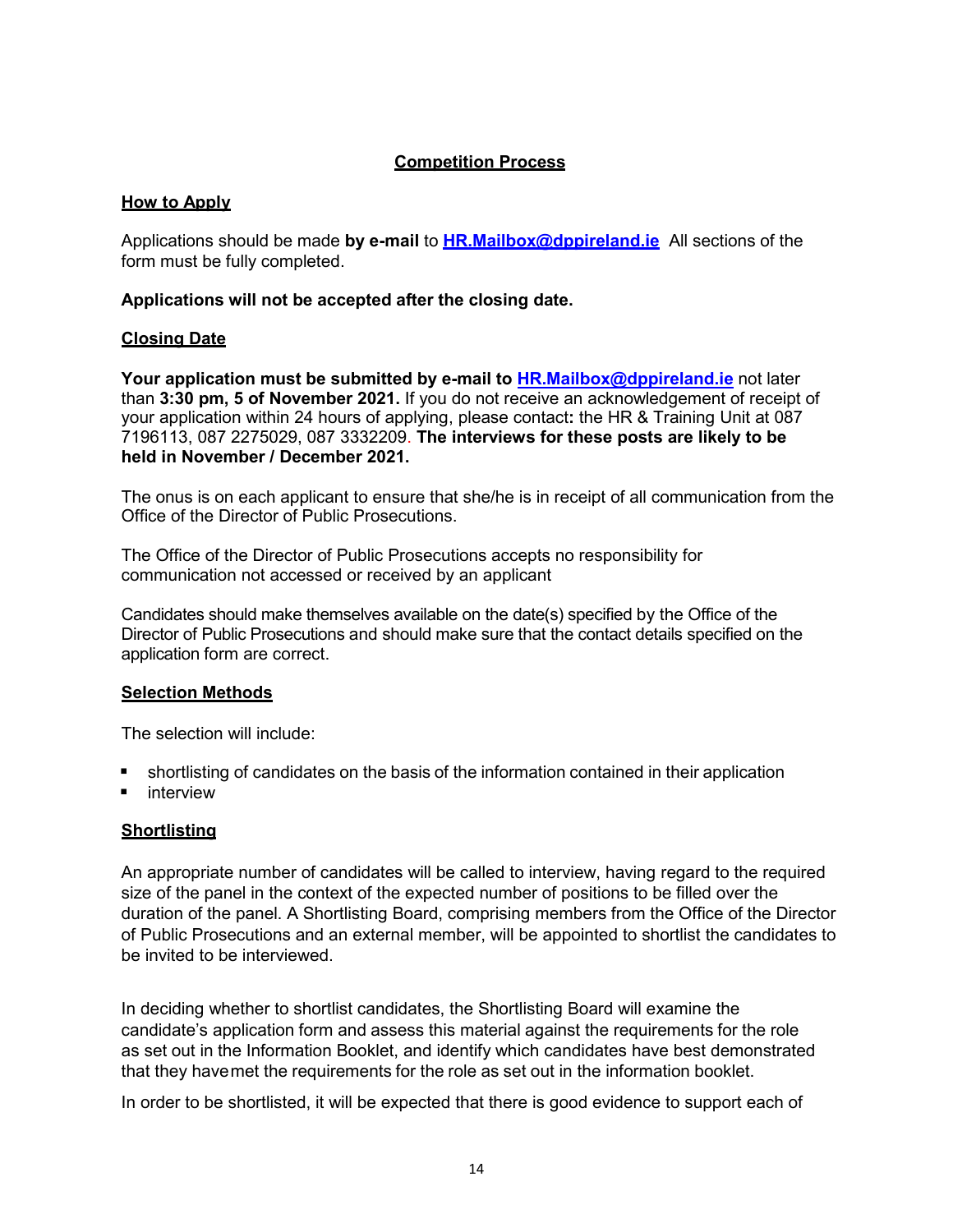the competencies i.e.: -

- − the examples put forward by the candidate are at an appropriate level;
- − there is evidence of personal contribution in the examples provided;
- − the examples demonstrate evidence of many of the indicators of effective performance highlighted in the competency descriptions; and
- − the application demonstrates an understanding of the challenges facing theapplicant in this role.

## **Interview**

An Interview Board, comprising members from the Office of the Director of Public Prosecutions and an external member, will be appointed. At interview, the Interview Board may question candidates about their knowledge and experience relevant to any of the competencies or essential requirements as set out in the Information Booklet and about any of the examples provided in their application.

Due to the COVID-19 pandemic, interviews for this competition will be conducted using video conferencing software.

The interviews for these posts are likely to take place in November / December 2021. The onus is on each applicant to ensure that she/he is in receipt of all communications from the Office of the Director of Public Prosecutions.

Candidates should make themselves available on the date(s) specified by the Office of the Director of Public Prosecutions and should make sure that the contact details specified on the application form are correct.

The marks shown in the Information Booklet will be awarded for each of the competencies and will take into account the contents of the application form and the interview.

It is not intended to separately score the interview or the application form during the final selection process.

## **Marking Scheme**

All applicants will be assessed under the four headings shown in the table below. A maximum of 50 marks will be awarded under each heading. When awarding marks, the selection board will have particular regard to achievements highlighted by candidates which clearly relate to the priorities of the Office as outlined in the Strategy Statement 2019 – 2021.

| Competency                                              |    |  |
|---------------------------------------------------------|----|--|
| 1. Specialist Knowledge, Expertise and Self Development | 50 |  |
| 2. Analysis and Decision Making Skills                  | 50 |  |
| 3. Delivery of Results                                  | 50 |  |
| 4. Interpersonal and Communication Skills               | 50 |  |

The mark for each competency will take into account the contents of the application form and the interview.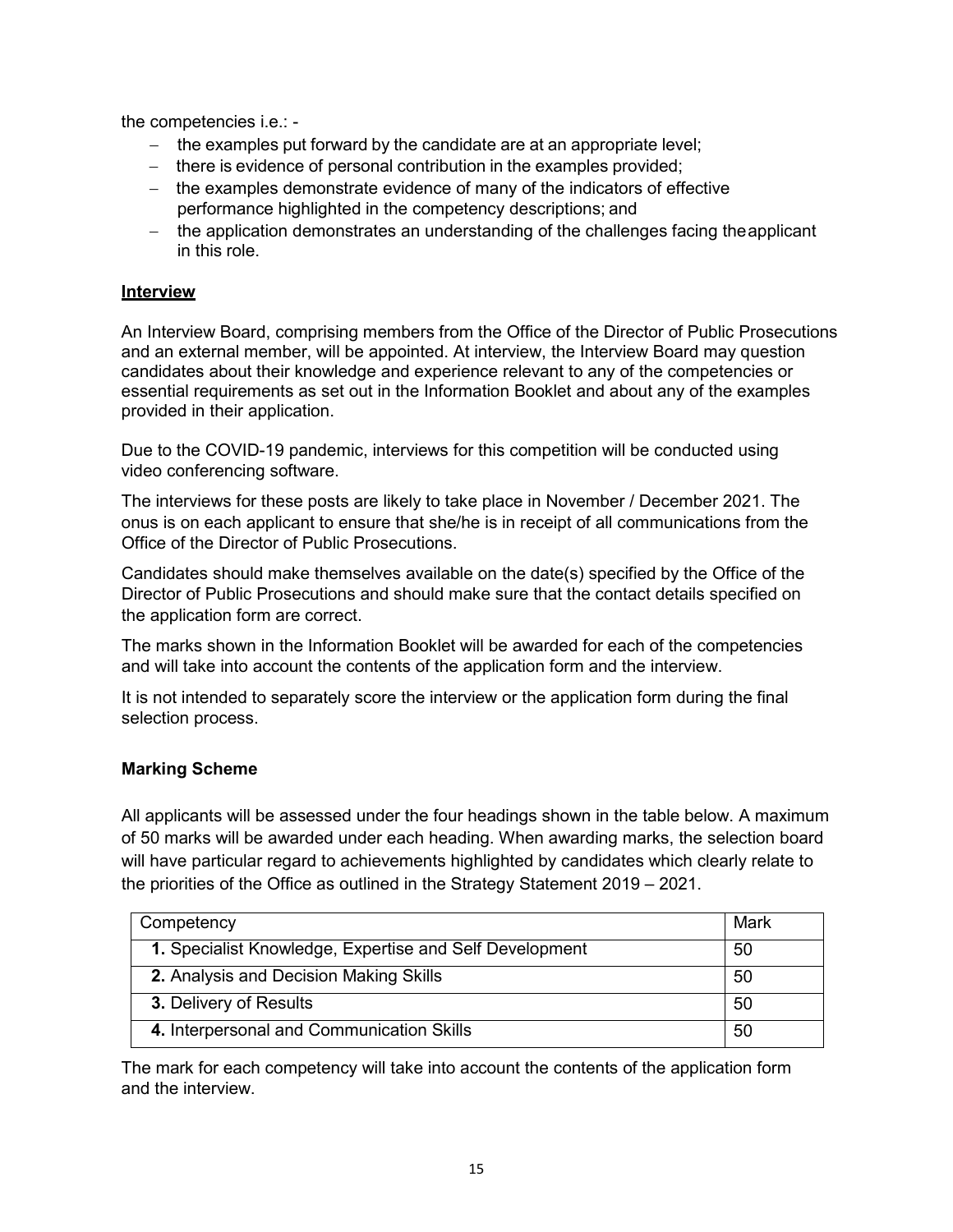Greater details as to the competencies sought are contained in **Appendix 1.** In the provision of examples in respect of each competency listed above particular regard should be given to the description given in **Appendix 1.**

**The application form highlights word limits for the sections on Competencies. There is a limit of 300 words in respect of each Competency as well as a 300-word limit in relation to any other relevant information in support of your application. Should an application exceed the word limits it may be deemed ineligible for consideration.**

In order to qualify, candidates must receive at least half of the marks available in each of the competencies referred to above.

Candidates can draw on relevant work experience and/or experiences gained outside their work experience to demonstrate their ability or potential.

## **Posts on Offer**

Currently there is a vacancy for a **two-year fixed term contract** post as a Law Librarian in the Office of the Director of Public Prosecutions. A panel will be formed following this this competition from which any Law Librarian vacancies occurring within a period of 18 months from the formation of the panel may be filled.

Candidates who have already been offered a post (other than a temporary post) from this competition will not be considered for future vacancies. Candidates offered a temporary post from this campaign will remain under consideration for any future permanent posts.

## **Confidentiality**

Subject to the provisions of the Freedom of Information Act, 1997 and 2003 applications will be treated in strict confidence.

#### **Security Clearance**

Police vetting will be sought in respect of individuals who come under consideration for appointment. The applicant will be required to complete and return a Garda Vetting form should they come under consideration for appointment. This form will be forwarded to An Garda Síochána for security checks on all Irish and Northern Irish addresses at which they resided. If unsuccessful this information will be destroyed by the Office of the Director of Public Prosecutions. If the applicant subsequently comes under consideration for another position, they will be required to supply this information again.

## **Other important information**

The Office of the Director of Public Prosecutions will not be responsible for refunding any expenses incurred by candidates.

The admission of a person to a competition, or invitation to provide a writing sample or to attend an interview, is not to be taken as implying that the Office of the Director of Public Prosecutions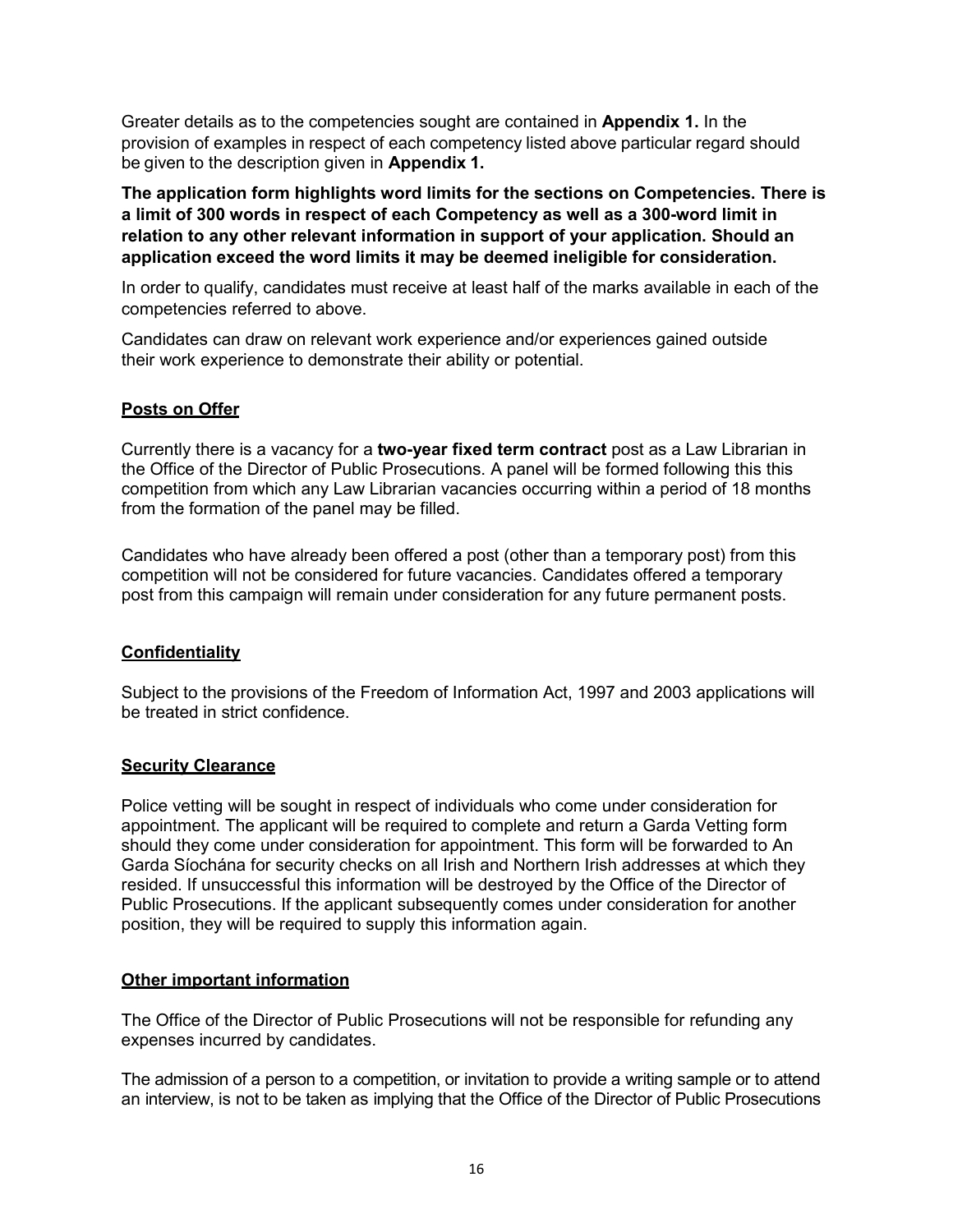is satisfied that such person fulfils the requirements of the competition or is not disqualified by law from holding the position and does not carry a guarantee that your application will receive further consideration. It is important, therefore, for you to note that the onus is on you to ensure that you meet the eligibility requirements for the competition before attending for interview. If you do not meet these essential entry requirements but nevertheless attend for interview you will be putting yourself to unnecessaryexpense.

Prior to appointment of a candidate as a Law Librarian, the Office of the Director of Public Prosecutions will make all such enquiries that are deemed necessary to determine the suitability of that candidate. Until all stages of the recruitment process have been fully completed a final determination cannot be made nor can it be deemed or inferred that such a determination has been made.

Should the person recommended for appointment decline, or having accepted it, relinquish it or if an additional vacancy arises the Board may, at its discretion, select and recommend another person for appointment on the results of this selection process

## <span id="page-16-0"></span>**Candidates' Rights & Obligations**

#### **Candidates' Rights**

#### **Review Procedures in relation to the Selection Process**

The Office of the Director of Public Prosecutions will consider requests for review in accordance with the provisions of the codes of practice published by the CPSA. The Codes of Practice are available on the website of the Commission for Public Service Appointments htt[p://www.cpsa.ie/](http://www.cpsa.ie/)

Where a candidate is unhappy with an action or decision in relation to an application, s/he can seek a review under Section 7 of the code of practice: -

- The candidate must address his/her concerns in relation to the process in writing, setting out the basis for the complaint being made, to the Personnel Officer, The Office of the Director of Public Prosecutions, in the first instance. A complaint or request for review must be made within 10 working days of the notification of the initial decision or within 5 working days of the outcome of the informal review stage, if availedof.
- **However, where the decision being conveyed relates to an interim stage of a selection** process, a request for review must be received within 4 working days of the date of receipt of the decision or within 2 working days of receipt of a decision under the informal process; candidates electing to use the informal process at the interim stage must do so within 2 working days of communication of the decision to them.
- In communicating the outcome to the candidate, which will be done by means of written report, the initial reviewer should indicate that he/she may seek further review by referring the matter to the Decision Arbitrator and that a request to do so must be made with 7 working days of receipt of the outcome of the initialreview**.**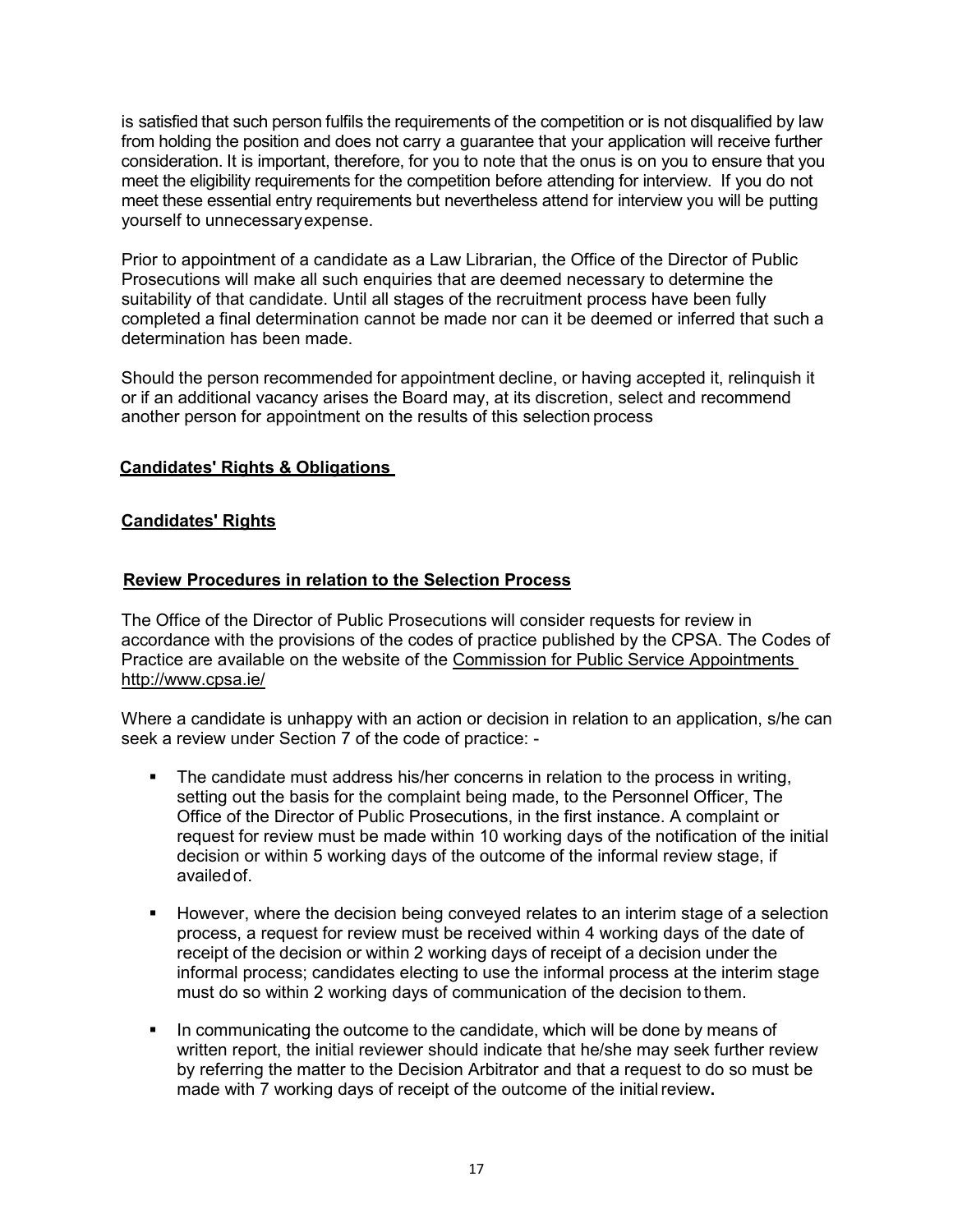Where a candidate believes that an aspect of the process breached the CPSA's code of practice, s/he can have it investigated under Section 8 of the code by the CPSA.

## **Candidates' Obligations**

Candidates should note that canvassing will disqualify and will result in their exclusion from the process.

Candidates must not:

- **EXED** knowingly or recklessly provide false information
- canvass any person with or withoutinducements
- **EXED** interfere with or compromise the process in anyway

A third party must not personate a candidate at any stage of the process.

Any person who contravenes the above provisions or who assists another person in contravening the above provisions is guilty of an offence. A person who is found guilty of an offence is liable to a fine/or imprisonment.

In addition, where a person found guilty of an offence was or is a candidate at a recruitment process, then:

- where he/she has not been appointed to a post, he/she will be disqualified as a candidate; and
- where he/she has been appointed subsequently to the recruitment process in question, he/she shall forfeit that appointment.

## **Deeming of candidature to be withdrawn**

Candidates who do not attend for interview or other test when and where required by the Office of the Director of Public Prosecutions, or who do not, when requested, furnish such evidence as the Office of Public Prosecutions requires in regard to any matter relevant to their candidature, will have no further claim to consideration.

## **Feedback**

Feedback will be provided on written request.

#### <span id="page-17-0"></span>**Data Protection Acts**

When your application form is received, we create a record in your name, which contains much of the personal information you have supplied. This personal record is used solely in processing your candidature. Such information held is subject to the rights and obligations set out in the Data Protection Acts. To make a request under the Data Protection Acts, please submit your request in writing to: **The Data Protection Co-Ordinator, The Office of the Director of Public Prosecutions, Infirmary Road, Dublin 7**, ensuring that you describe the records you seek in the greatest possible detail to enable us to identify the relevant record**.**